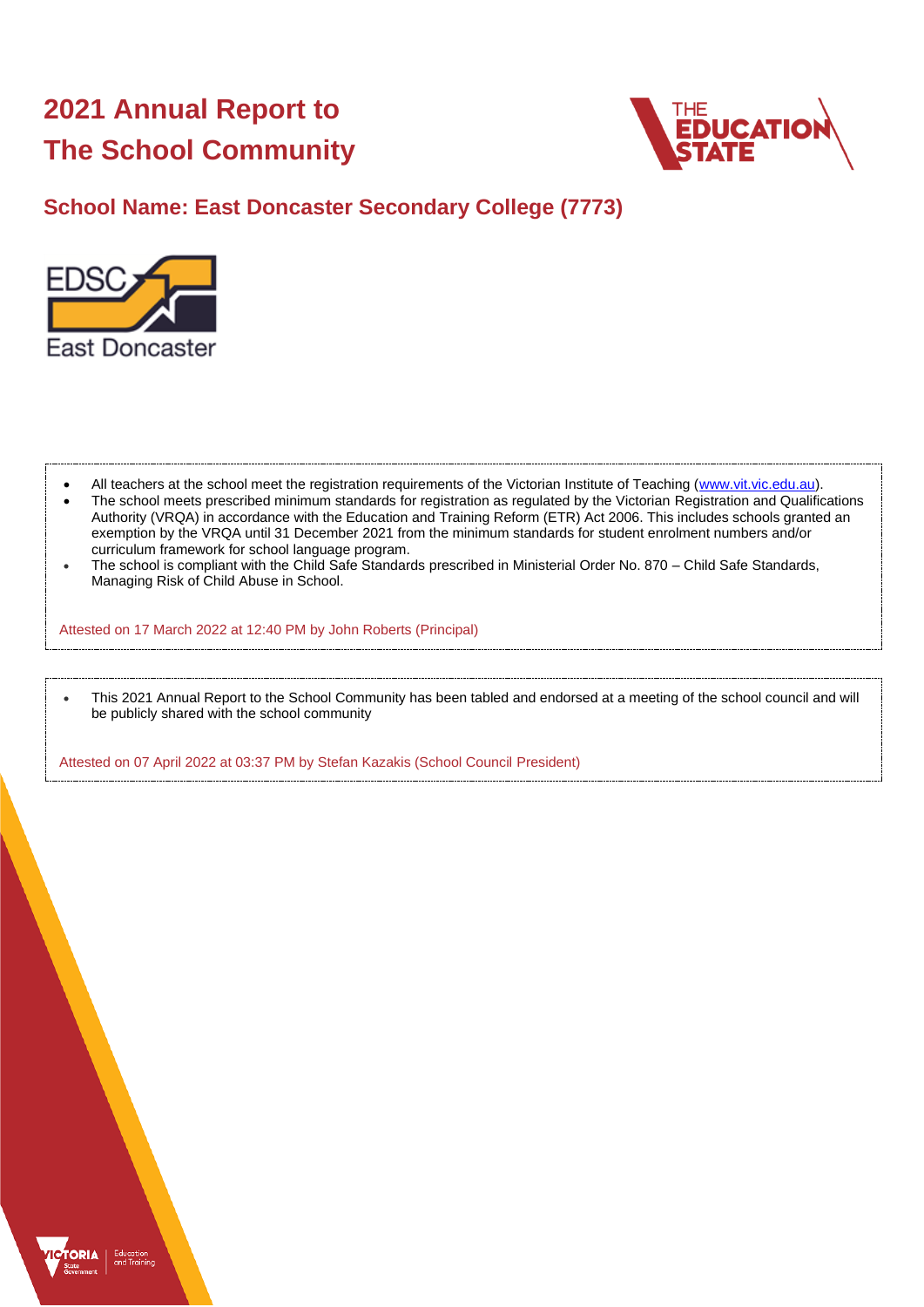

## How to read the Annual Report

## What does the *'About Our School'* commentary section of this report refer to?

The 'About our school' commentary provides a brief background on the school, an outline of the school's performance over the year and future directions.

The 'School Context' describes the school's vision, values and purpose. Details include the school's geographic location, size and structure, social characteristics, enrolment characteristics and special programs.

The 'Framework for Improving Student Outcomes (FISO)' section includes the improvement initiatives the school has selected and the progress they have made towards achieving them through the implementation of their School Strategic Plan and Annual Implementation Plan.

## What does the *'Performance Summary'* section of this report refer to?

The Performance Summary includes the following:

#### **School Profile**

- student enrolment information
- the school's 'Student Family Occupation and Education' category
- a summary of parent responses in the Parent Opinion Survey, shown against the statewide average for Secondary schools
- school staff responses in the area of School Climate in the School Staff Survey, shown against the statewide average for Secondary schools

#### **Achievement**

- English and Mathematics for Teacher Judgements against the curriculum
- English and Mathematics for National Literacy and Numeracy tests (NAPLAN)
- all subjects for Victorian Certificate of Education (VCE) examinations

#### **Engagement**

Student attendance and engagement at school, including:

- how many Year 7 students remain at the school through to Year 10
- how many exiting students go on to further studies or full-time work

#### **Wellbeing**

Student responses to two areas in the Student Attitudes to School Survey:

- Sense of Connectedness
- Management of Bullying

Results are displayed for the latest year and the average of the last four years (where available). As NAPLAN tests were not conducted in 2020, the NAPLAN 4-year average is the average of 2018, 2019 and 2021 data in the 2021 Performance Summary.

## Considering COVID-19 when interpreting the Performance Summary

The Victorian community's experience of COVID-19, including remote and flexible learning, had a significant impact on normal school operations in 2020 and 2021. This impacted the conduct of assessments and surveys. Readers should be aware of this when interpreting the Performance Summary.

For example, in 2020 and 2021 school-based surveys ran under changed circumstances, and NAPLAN was not conducted in 2020. Absence and attendance data during this period may have been influenced by local processes and procedures adopted in response to remote and flexible learning.

Schools should keep this in mind when using this data for planning and evaluation purposes.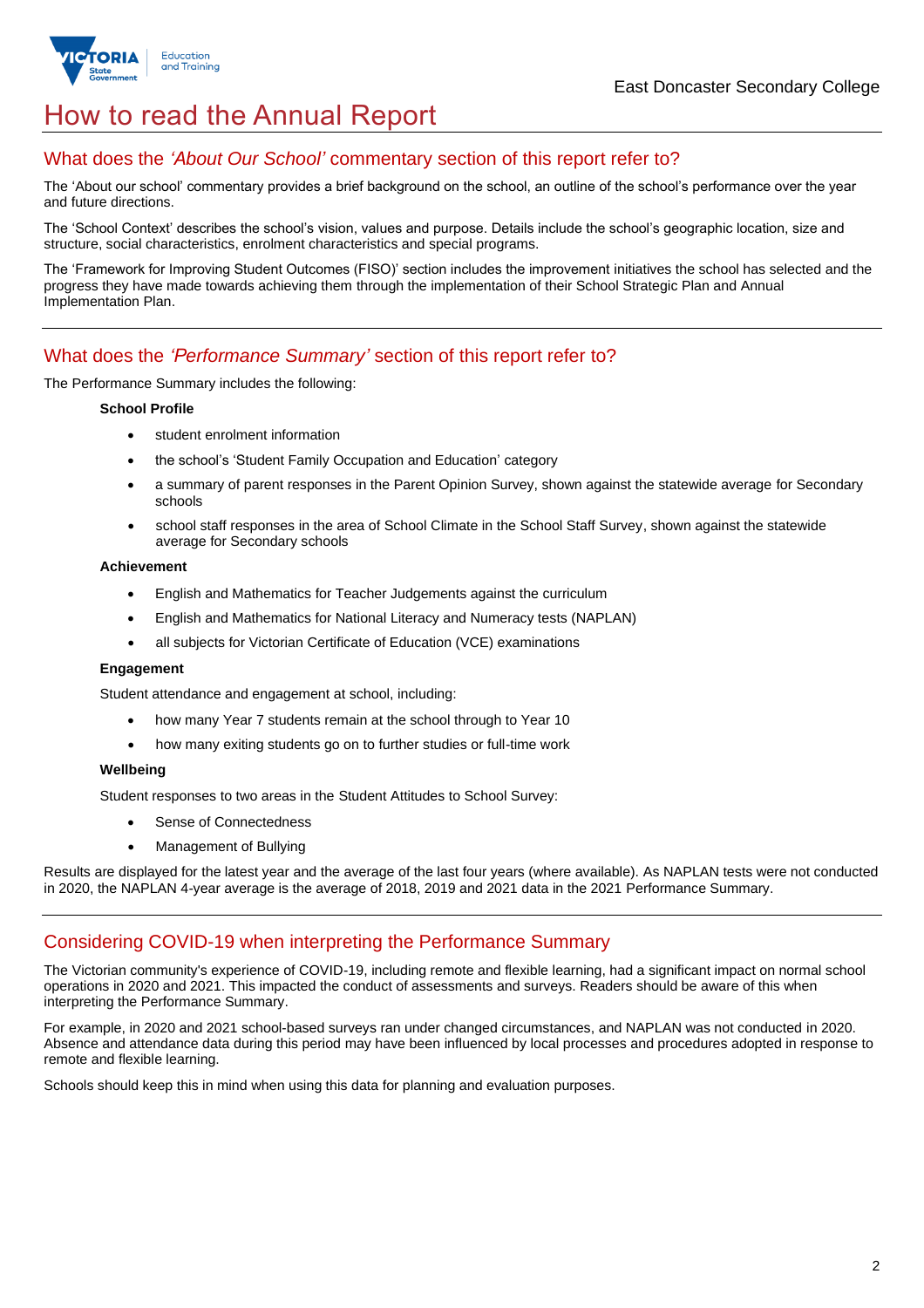

## How to read the Annual Report (continued)

### What do *'Similar Schools'* refer to?

Similar Schools are a group of Victorian government schools with similar characteristics to the school.

This grouping of schools has been created by comparing each school's socio-economic background of students, the number of non-English speaking students and the school's size and location.

## What does *'NDP'* or '*NDA*' mean?

'NDP' refers to no data being published for privacy reasons or where there are insufficient underlying data. For example, very low numbers of participants or characteristics that may lead to identification will result in an 'NDP' label.

'NDA' refers to no data being available. Some schools have no data for particular measures due to low enrolments. There may be no students enrolled in some year levels, so school comparisons are not possible.

Note that new schools only have the latest year of data and no comparative data from previous years. The Department also recognises unique circumstances in Specialist, Select Entry, English Language, Community Schools and schools that changed school type recently, where school-to-school comparisons are not appropriate.

## What is the *'Victorian Curriculum'*?

The Victorian Curriculum F–10 sets out what every student should learn during his or her first eleven years of schooling. The curriculum is the common set of knowledge and skills required by students for life-long learning, social development and active and informed citizenship.

The Victorian Curriculum is assessed through teacher judgements of student achievement based on classroom learning.

The curriculum has been developed to ensure that school subjects and their achievement standards enable continuous learning for all students, including students with disabilities.

The 'Towards Foundation Level Victorian Curriculum' is integrated directly into the curriculum and is referred to as 'Levels A to D'.

'Levels A to D' may be used for students with disabilities or students who may have additional learning needs. These levels are not associated with any set age or year level that links chronological age to cognitive progress (i.e., there is no age expected standard of achievement for 'Levels A to D').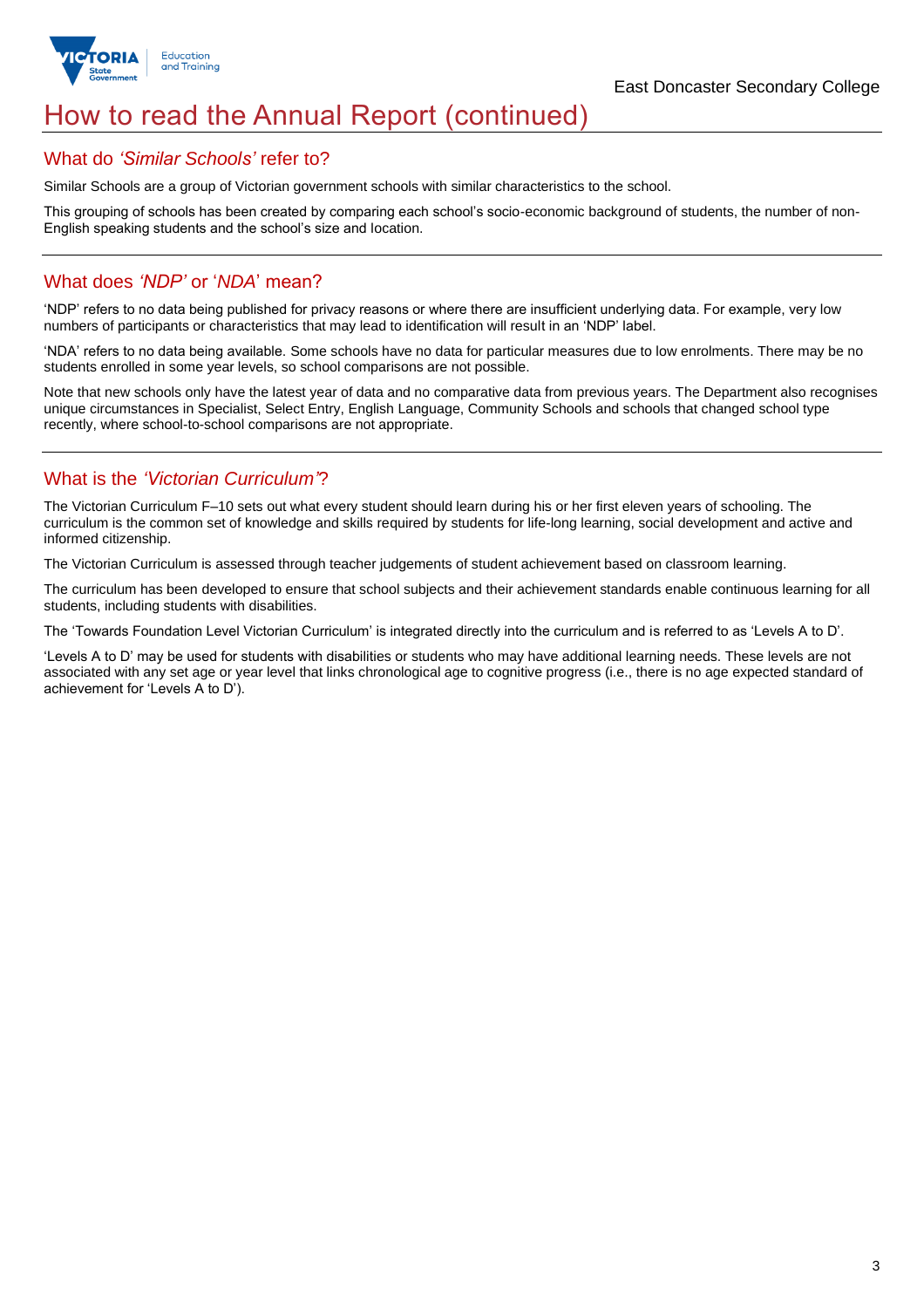

## **About Our School**

## School context

East Doncaster Secondary College is a large, single campus, co-educational school with a focus on high academic achievement, excellence in teaching and learning, student connectedness and wellbeing and a broad, inclusive cocurricular program, situated in the eastern suburbs of Melbourne.

In 2021, East Doncaster Secondary College had an enrolment of 1598 students. We have 144.8 equivalent fulltime staff, 4 Principal Class members, 135 Teachers and 43 Education Support staff.

As a College, we strive to develop passionate learners who are critical thinkers with the confidence and capability to engage in the global community. We want students to experience a sense of achievement and growth in their academic, personal, social and emotional development. The College values of curiosity, excellence, fairness, respect, resilience, teamwork, care and compassion reflect these desired outcomes.

We have high expectations that our students will commit to being supportive of each other as they strive for success as learners. Preparing young learners to live and work in a globalised world is a key priority for our College. The extreme circumstances of 2021 once again challenged our students, staff and all within our community. Despite the challenges and uncertainty of the year, our students and staff yet again displayed a positive mindset and a resilient approach. Our teachers and support staff were committed to ensuring that the learning and wellbeing of students was a clear priority in our practices and communications.

Once again in 2021, the school provided a rigorous and successful Remote and Flexible Learning program during the challenges and lockdowns imposed by COVID-19. Our Wellbeing and Sub-School teams provided additional expert support to identified students and families throughout, and as part of transitions back to campus in term four. The Tutor Learning Initiative was introduced in 2021 to ensure additional literacy and numeracy support was provided for targeted students whose learning progress may have been impacted by the COVID lockdowns of 2020. This program will continue in 2022.

It is pleasing, therefore, to be able to reflect that our student achievement data continued to be excellent across a range of data sets and year levels in 2021.

Diversity adds to the scope and quality of the students' educational experience at East Doncaster Secondary College. We are proudly multicultural across more than 40 nationalities, with an international student program of over 50 students in 2021.

The College offers an array of alternative pathway options to enable greater flexibility in our ability to cater for individual needs. Students have access to external VET provision and a quality delivery of vocational pathway options that include VCAL (as a member of the atEAST consortium). We are the host-school for the Eastern Metropolitan Cluster of the VCE Headstart program.

As a high performing school, East Doncaster Secondary College prides itself on academic excellence in an environment where student academic, sporting, music and the arts achievements are recognised and celebrated. Underlying the focus on excellence is the recognition that such outcomes can best be achieved in an environment where students are happy, healthy and connected.

## Framework for Improving Student Outcomes (FISO)

Our College Strategic Plan (2020-2023) introduced nine key improvement strategies centred on the two FISO improvement initiatives of 'Excellence in teaching and learning' and 'Community engagement in learning'. Our strategic direction is focussed upon the development of improvement in the following key directions: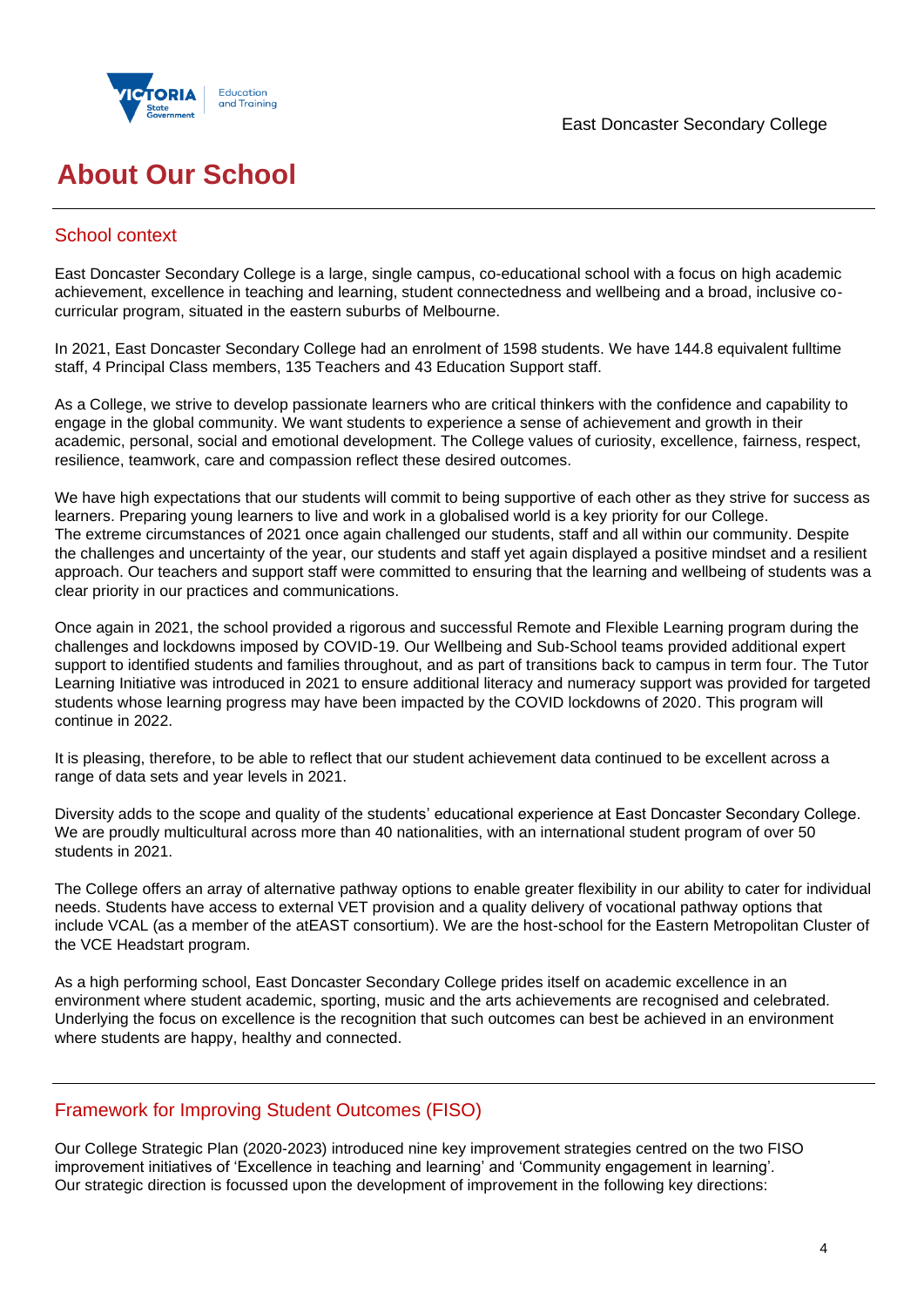

- Curriculum and Assessment
- High Impact Teaching Strategies
- Student Wellbeing and Connectedness

Our challenge, within this contextual framework, lies in our ability to continue to improve learning outcomes for all students, namely by:

• Building the pedagogical expertise of teaching staff in the areas of personalized learning, cognitive demand and differentiation with particular emphases on our highest achieving students and those requiring significant intervention for progress

• Building the confidence of teaching staff to assign appropriate Victorian Curriculum ratings for all students and which more closely reflect students' achievements in external assessments

• Building teacher capacity and effectiveness in improving Literacy outcomes across the school

• Building staff expertise in agreed approaches to student wellbeing and engagement with particular emphasis on our 'Positive Futures' agenda.

• Developing programs and opportunities for students to develop resilience, optimism, emotional intelligence and a global mindset.

In 2021, our Teaching staff have continued to build their understanding of highly effective practice, their capacity to improve pedagogy in response to student achievement data, and their capacity to support student learning progress from varied starting points, particularly in the remote learning environment that was first encountered in 2020. The focus was on engaging with students through the platforms of Microsoft Teams and the Compass learning management tool to check for student engagement, understanding and progression. This was supported by a responsive professional learning program throughout the remote learning period, led by and supported by the College's Learning Specialists, Leadership Team, and Learning Domain Leaders.

## Achievement

At East Doncaster Secondary College we have a strong tradition of academic excellence.

Our College continually performs well above the state medians in all areas of student learning, including literacy, numeracy and a wide range of VCE Studies.

Our VCE results continued to improve in 2021. Our students achieved a mean VCE study score of 33 and 16.7 % of study scores at or above 40. Four students received a perfect score of 50. The (joint) Dux of our College received an ATAR of 99.85. 49% of students achieved an ATAR above 80. 29% of students received an ATAR above 90. These results strongly reinforce the effectiveness of the strategies the College is undertaking to seek continual improvement in student learning outcomes and is a credit to students and teachers alike – made even more commendable against the backdrop of two COVID impacted years.

The College has a long standing and successful International Student Program. The students in this program generally earn strong VCE outcomes and regular surveys indicate International students and their families feel very well supported. The International Student Team provide specific homework clubs and support for students within the ISP and local EAL students which are well attended.

Our NAPLAN data indicates our students are strong performers in both Literacy and Numeracy. Year 7-9 students in the top three bands of testing in NAPLAN were above state and similar schools in all Year 7- 9 Reading and Numeracy NAPLAN data. NAPLAN learning gain data between Year 7 (2019) and Year 9 (2021) shows that 74 % of students have demonstrated medium to high growth in Reading and 77% of students have demonstrated medium to high growth in Writing. 74% of students demonstrated medium to high learning gain in Numeracy. Whilst uniformly pleasing, the College will continue to focus upon lifting a higher percentage of students into the 'high gain' categories in reading, writing and numeracy as a key component of our whole-school Literacy and Numeracy Strategy that will be finalised in 2022.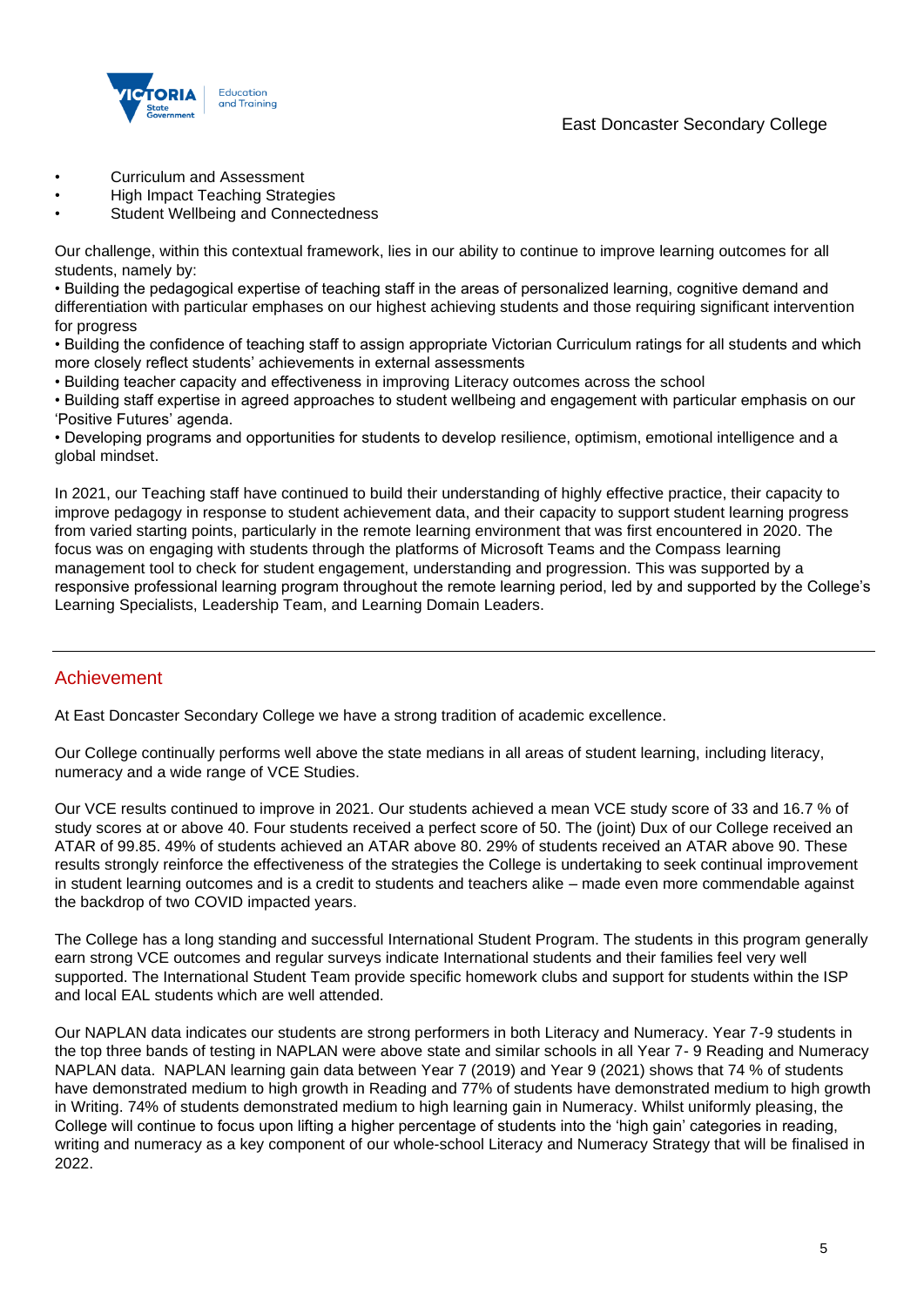

With over 75% of our students having language backgrounds other than English, a strong focus continues to be on literacy improvement. The College continues to identify all students who are performing above and below expected levels. This data is communicated to all teachers so that when working collaboratively on curriculum, specific teaching strategies are explored that will most effectively meet the learning needs of all students.

The College's small cohort of PSD students are well supported and are making good progress, achieving all identified personal learning goals. Our students with a disability and additional learning needs each have Individual Education Plans (IEP) and Student Support Groups each term. Parents, teachers, students and the Wellbeing team are involved in these meetings.

Despite these results, our College continues to look for ways to achieve further improvement in student learning outcomes through the implementation of the key improvement strategies of our School Strategic Plan.

## Engagement

The College is committed to developing independent, confident, resilient students who are engaged in and enjoy school. College programs continue to foster student engagement, connectedness to peers, to the College and to the local and global community.

Attendance is a key indicator of students' engagement with the school and with their learning. It is therefore pleasing to see that our attendance rates are well above Victorian Government Secondary School averages. College student attendance continues to be above 90% at all Year Levels. Our average 2021 attendance rate for Year Levels 7-12 sits at 92.8%, which reflects the commitment and application of our students and the broader value the East Doncaster College community places on education.

The average annual student absenteeism of 12.2 days is below the similar school average of 13.4 days and well below the state average of 21.0 days.

As was the case in 2020, both the Student Sub-School and Student Wellbeing Teams worked closely with relevant families in order to implement strategies to improve attendance and learning outcomes for students who found it difficult to undertake remote learning.

Student retention rates for Years 7-12 continue to be above the State median benchmarks. This continued positive trend of student retention, particularly in the senior school, is partly related to students having greater access to vocational pathways via VET, intermediate and senior VCAL/Headstart programs at the College.

Our College continues to ensure that all Year 10-12 students who leave the school, continue to high quality pathways or employment. Students are supported with a comprehensive careers education program from Year 9, including course advice, VCE Information Evenings and Work Experience opportunities. Year 12 students are expertly supported through regular and ongoing careers counselling and pathways planning.

Student exit data reflects a culture of academic success, aspiration and a thorough preparation for tertiary education – in excess of 98 % of our senior school students progress directly to tertiary studies or full-time employment. In 2021, over 97% of our Year 12 students transitioned to tertiary studies.

## **Wellbeing**

At East Doncaster Secondary College we are committed to provide a safe, supportive and inclusive learning environment.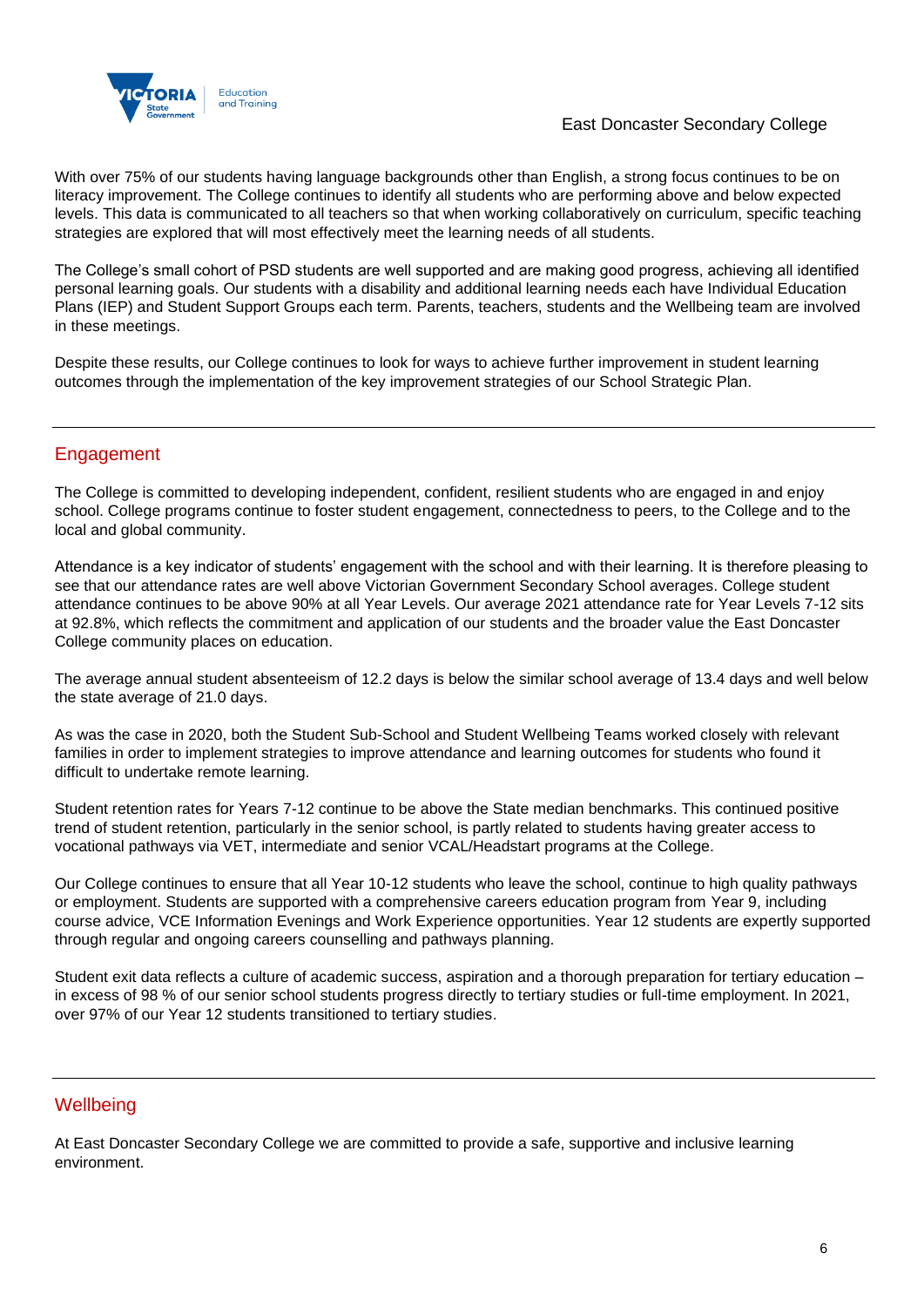

Our school values guide our behaviours and teacher response to behavioural concerns. We continue to address strategies to enable students to take greater responsibility in the classroom and become involved in how curriculum is designed. Student voice is valued and shapes the daily experience of a College student.

Our College Student Wellbeing Team, working closely with our Sub-School Teams and supported by the documentation available via the COMPASS system, ensures all students have ongoing access to multiple tiers of support.

Through a holistic approach to wellbeing, the College has continued to offer an extensive overlay program, individualised support and counselling where appropriate. The program includes Middle and Senior years Pathways support, the Year 7 Orientation program, College Values Assemblies, Elevate Education seminars and themed yearlevel wellbeing foci.

The new purpose-built Wellbeing Centre has proved to be a great addition to the College facilities and one that reflects our belief that individual and collective wellbeing sits at the centre of the College program.

The Student Wellbeing Team played a key role in supporting the most vulnerable students attending on-site during lock-down period and supported staff, students, and parents with the transition to remote learning, in coping with the long period of remote learning, and to transition back to onsite learning.

The Annual Attitudes to School Survey data demonstrates a level of student connectedness to school that sits above similar schools and the state average. This data reflects the positive learning environment at our College.

Student Attitude to School Survey data focuses our work to further build student engagement, connectedness, the integrity of relationships with all College stakeholders and our ability to better manage student relationship issues. In 2021, we continued to provide professional development for teachers in how best to seek pathways for enhanced student connections and relationship building. This will be an ongoing focus for 2022.

In 2021 we continued the second year of our vertical mentoring 'Positive Futures' program as a means of addressing the social and emotional needs of our students in a multi-dimensional and integrated approach. Our College embraces both social and cultural diversity and inclusion and were proud of the recognition we received in this sphere by continuing in our role as 'lead school' in the state-wide 'Respectful Relationships' program.

## Finance performance and position

East Doncaster Secondary College ensures the efficient allocation of resources to optimise the achievement, engagement and wellbeing of all students. The College prioritises investment in leadership development and continual staff professional learning directly related to the identified College key priorities and targets. Equity funding is expended on programs and additional support and resources for vulnerable cohorts and for students most in need of further tiers of support.

Within the School budgetary processes, we have ensured that our priority has been focused upon improvement in the teaching and learning program, improvement in our physical environment and a continual improvement in our responsiveness to families across the community.

Although the circumstances of 2021 have once again negatively impacted upon multiple streams of revenue to the College, the College remains in a sound financial position as we continue to plan for further improvement in the learning program and physical environment of the College in a prudent and responsible manner.

### **For more detailed information regarding our school please visit our website at [http://www.edsc.vic.edu.au](http://www.edsc.vic.edu.au/)**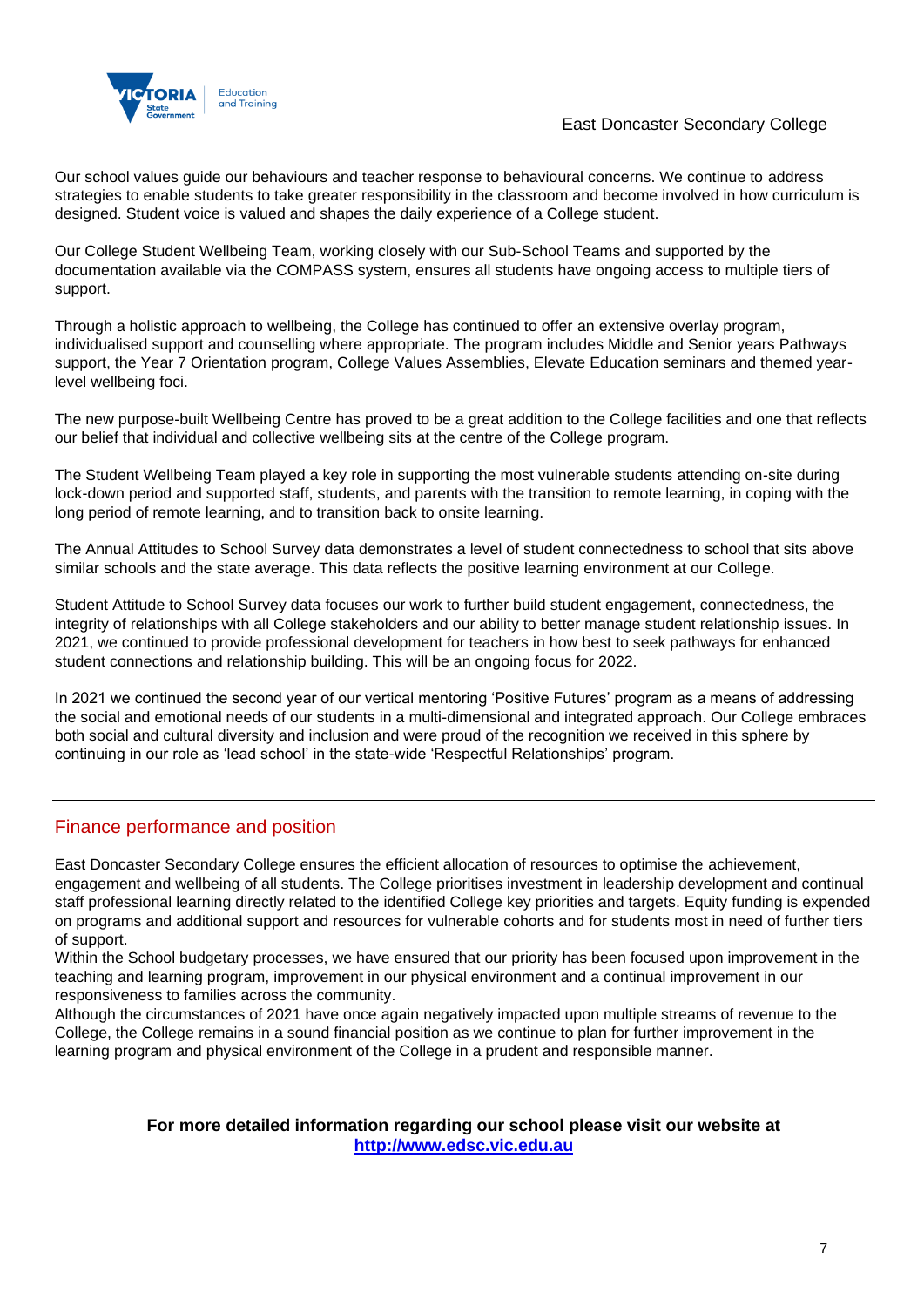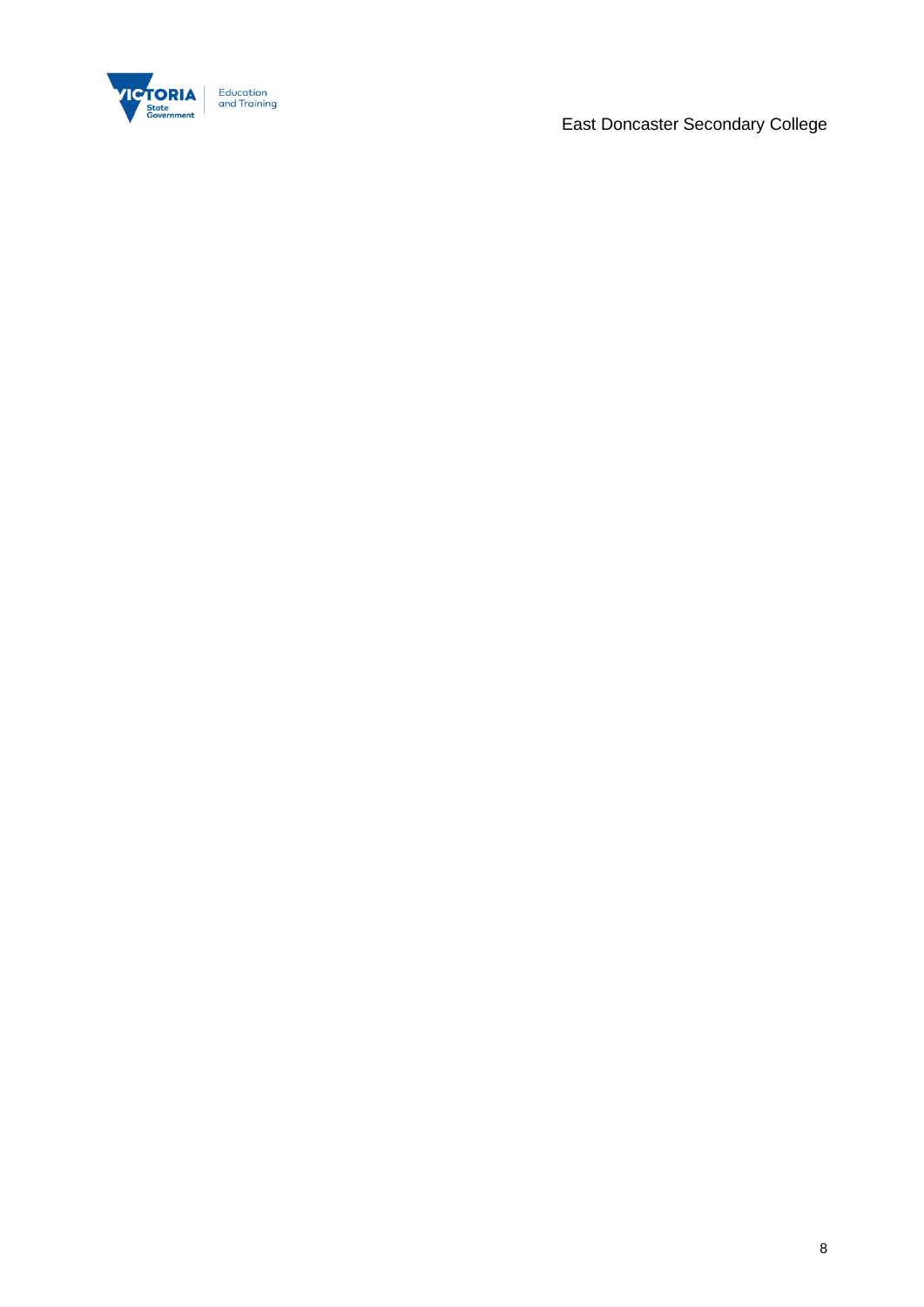

# **Performance Summary**

The Performance Summary for government schools provides an overview of how this school is contributing to the objectives of the Education State and how it compares to other Victorian government schools.

All schools work in partnership with their school community to improve outcomes for children and young people. Sharing this information with parents and the wider school community helps to support community engagement in student learning, a key priority of the Framework for Improving Student Outcomes.

Refer to the 'How to read the Annual Report' section for help on how to interpret this report.

## SCHOOL PROFILE

#### **Enrolment Profile**

A total of 1598 students were enrolled at this school in 2021, 740 female and 858 male.

46 percent of students had English as an additional language and 1 percent were Aboriginal or Torres Strait Islander.

#### **Overall Socio-Economic Profile**

The overall school's socio-economic profile is based on the school's Student Family Occupation and Education index (SFOE).

SFOE is a measure of socio-educational disadvantage of a school, based on educational and employment characteristics of the parents/carers of students enrolled at the school. Possible SFOE band values are: Low, Low-Medium, Medium and High. A 'Low' band represents a low level of socio-educational disadvantage, a 'High' band represents a high level of socio-educational disadvantage.

This school's SFOE band value is: Low

#### **Parent Satisfaction Summary**

The percent endorsement by parents on their school satisfaction level, as reported in the annual Parent Opinion Survey.

Percent endorsement indicates the percent of positive responses (agree or strongly agree) from parents who responded to the survey.



#### **School Staff Survey**

The percent endorsement by staff on School Climate, as reported in the annual School Staff Survey.

Percent endorsement indicates the percent of positive responses (agree or strongly agree) from staff who responded to the survey. Data is suppressed for schools with three or less respondents to the survey for confidentiality reasons.

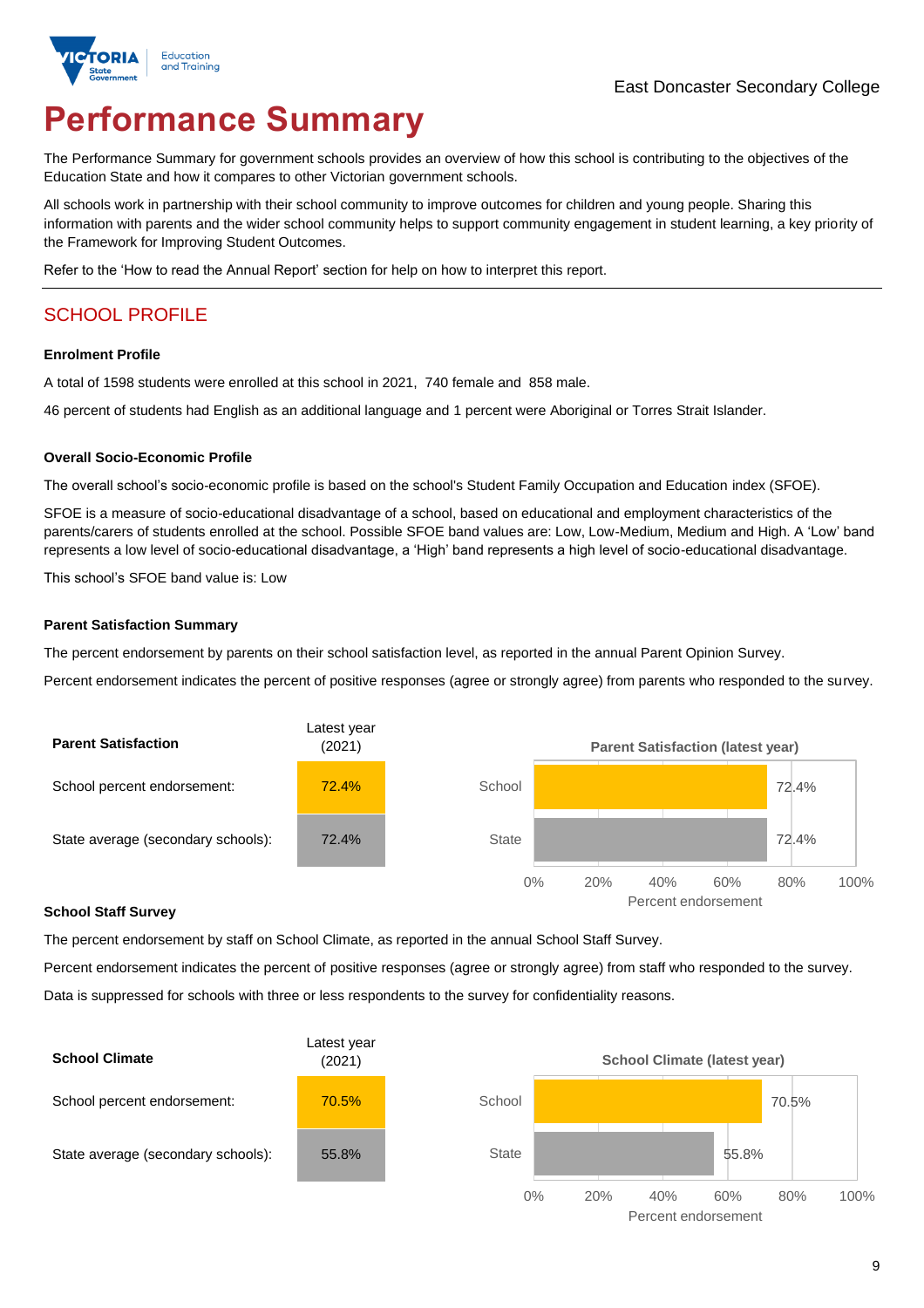

## ACHIEVEMENT

*Key: 'Similar Schools' are a group of Victorian government schools that are like this school, taking into account the school's socioeconomic background of students, the number of non-English speaking students and the size and location of the school.*

#### **Teacher Judgement of student achievement**

Percentage of students working at or above age expected standards in English and Mathematics.



| <b>Mathematics</b><br>Years 7 to 10                               | Latest year<br>(2021) |  |
|-------------------------------------------------------------------|-----------------------|--|
| School percent of students at or above age<br>expected standards: | 86.7%                 |  |
| Similar Schools average:                                          | 85.6%                 |  |
| State average:                                                    | 65.3%                 |  |

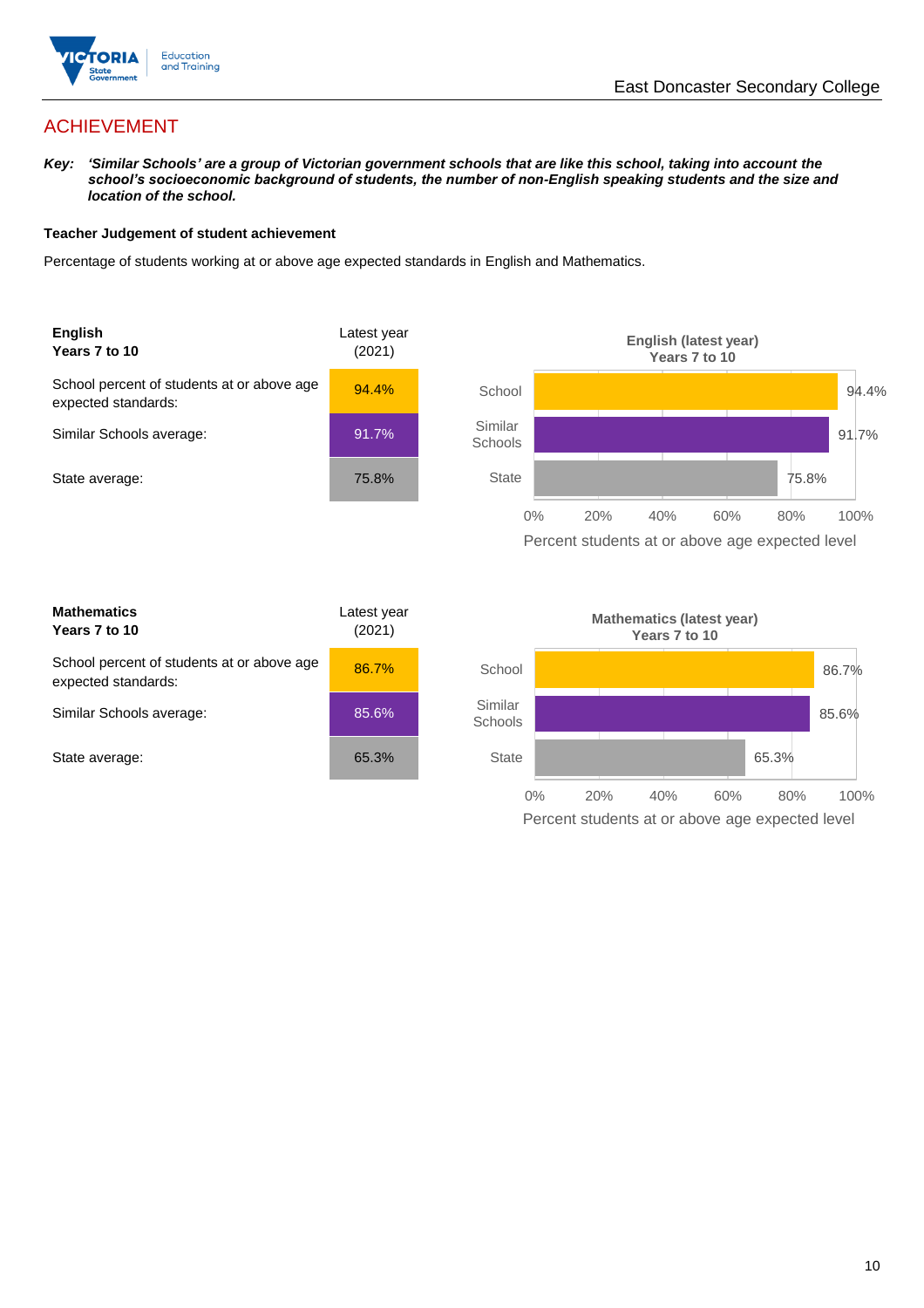

## ACHIEVEMENT (continued)

*Key: 'Similar Schools' are a group of Victorian government schools that are like this school, taking into account the school's socioeconomic background of students, the number of non-English speaking students and the size and location of the school.*

#### **NAPLAN**

Percentage of students in the top three bands of testing in NAPLAN.

Note: NAPLAN tests were not conducted in 2020, hence the 4-year average is the average of 2018, 2019 and 2021 data.

| Reading<br>Year <sub>7</sub>                      | Latest year<br>(2021) | 4-year<br>average | <b>NAPLAN Reading (latest year)</b><br>Year <sub>7</sub>                            |  |  |
|---------------------------------------------------|-----------------------|-------------------|-------------------------------------------------------------------------------------|--|--|
| School percent of students in<br>top three bands: | 80.4%                 | 79.2%             | School<br>80.4%                                                                     |  |  |
| Similar Schools average:                          | 75.0%                 | 74.2%             | Similar<br>75.0%<br>Schools                                                         |  |  |
| State average:                                    | 55.2%                 | 54.8%             | <b>State</b><br>55.2%                                                               |  |  |
|                                                   |                       |                   | 20%<br>40%<br>0%<br>60%<br>80%<br>100%<br>Percent of students in top three bands    |  |  |
| Reading<br>Year 9                                 | Latest year<br>(2021) | 4-year<br>average | <b>NAPLAN Reading (latest year)</b><br>Year 9                                       |  |  |
| School percent of students in<br>top three bands: | 62.2%                 | 65.2%             | School<br>62.2%                                                                     |  |  |
| Similar Schools average:                          | 62.6%                 | 63.7%             | Similar<br>62.6%<br>Schools                                                         |  |  |
| State average:                                    | 43.9%                 | 45.9%             | <b>State</b><br>43.9%                                                               |  |  |
|                                                   |                       |                   | $0\%$<br>100%<br>20%<br>40%<br>60%<br>80%<br>Percent of students in top three bands |  |  |
| <b>Numeracy</b><br>Year 7                         | Latest year<br>(2021) | 4-year<br>average | <b>NAPLAN Numeracy (latest year)</b><br>Year <sub>7</sub>                           |  |  |
| School percent of students in<br>top three bands: | 84.9%                 | 85.6%             | School<br>84.9%                                                                     |  |  |
| Similar Schools average:                          | 77.7%                 | 78.2%             | Similar<br>77.7%<br>Schools                                                         |  |  |
| State average:                                    | 55.2%                 | 55.3%             | <b>State</b><br>55.2%                                                               |  |  |
|                                                   |                       |                   | 40%<br>100%<br>$0\%$<br>20%<br>60%<br>80%<br>Percent of students in top three bands |  |  |
| <b>Numeracy</b><br>Year 9                         | Latest year<br>(2021) | 4-year<br>average | <b>NAPLAN Numeracy (latest year)</b><br>Year 9                                      |  |  |
| School percent of students in<br>top three bands: | 76.9%                 | 73.6%             | School<br>76.9%                                                                     |  |  |
| Similar Schools average:                          | 68.5%                 | 69.8%             | Similar<br>68.5%<br>Schools                                                         |  |  |
| State average:                                    | 45.0%                 | 46.8%             | <b>State</b><br>45.0%                                                               |  |  |
|                                                   |                       |                   | $0\%$<br>20%<br>40%<br>60%<br>80%<br>100%                                           |  |  |

Percent of students in top three bands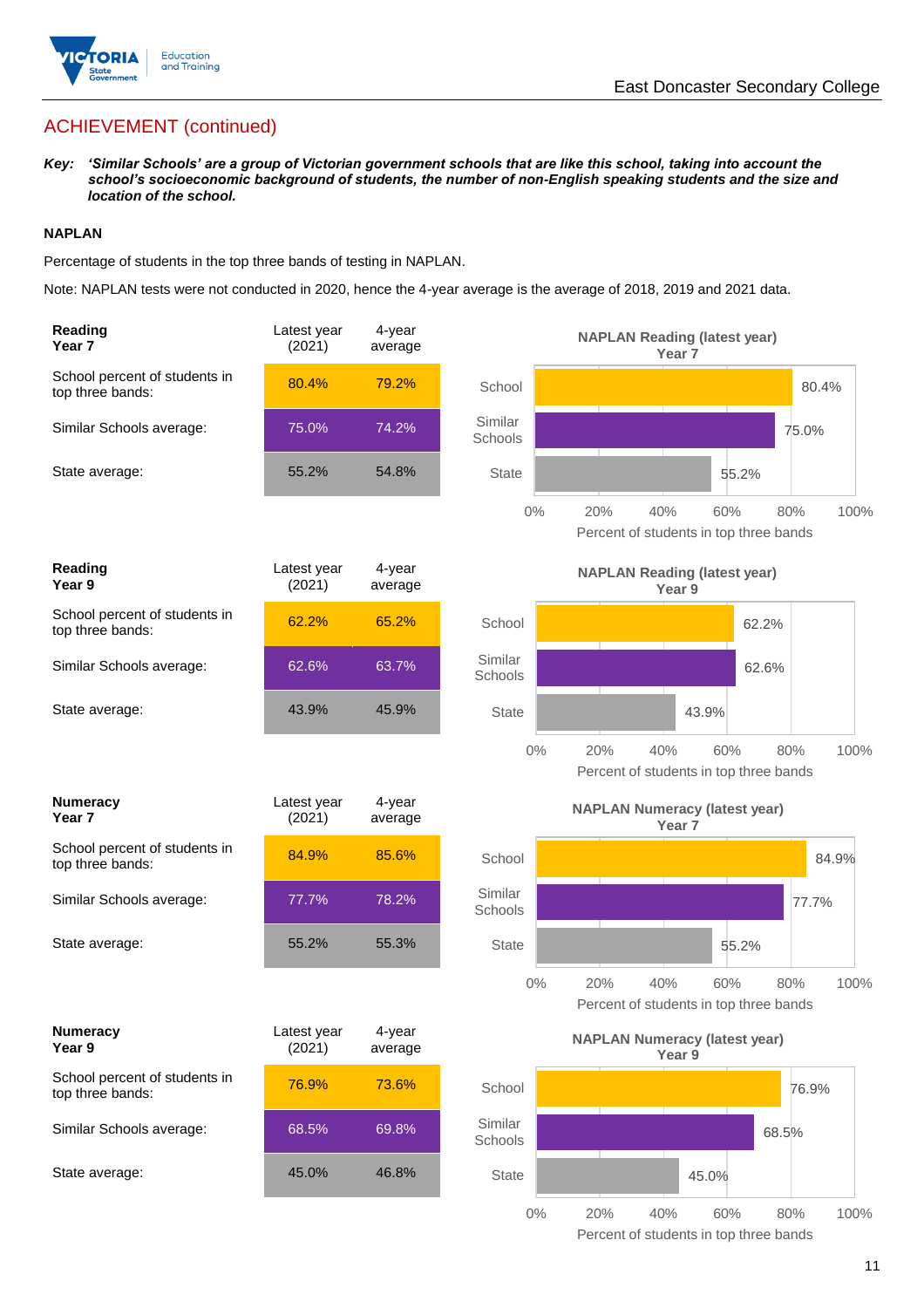

## ACHIEVEMENT (continued)

#### **NAPLAN Learning Gain**

NAPLAN learning gain is determined by comparing a student's current year result relative to the results of all 'similar' Victorian students (i.e., students in all sectors in the same year level who had the same score two years prior). If the current year result is in the top 25 percent, their gain level is categorised as 'High'; middle 50 percent is 'Medium'; bottom 25 percent is 'Low'.

#### **Learning Gain Year 5 (2019) to Year 7 (2021)**



#### **Learning Gain Year 7 (2019) to Year 9 (2021)**

| Spelling:                                              | 22%         | 48%            | 30%          | 29%                               | Perce<br>10/10<br>20%      | $\stackrel{\rm o}{\scriptstyle\sim}$<br>18% | 23%<br>$\overline{27}$                    | 16%             | 22%<br>$\breve{\sigma}$ | 20%                        |
|--------------------------------------------------------|-------------|----------------|--------------|-----------------------------------|----------------------------|---------------------------------------------|-------------------------------------------|-----------------|-------------------------|----------------------------|
| Grammar and<br>Punctuation:                            | 20%         | 45%            | 35%          | 30%                               | $0\%$                      |                                             |                                           |                 |                         |                            |
|                                                        |             |                |              |                                   |                            | Reading                                     | Numeracy                                  | Writing         | Spelling                | Grammar and<br>Punctuation |
| <b>Learning Gain</b><br>Year 7 (2019) to Year 9 (2021) |             |                |              |                                   |                            | <b>N</b> Low Gain                           | Medium Gain                               |                 | <b>Z</b> High Gain      |                            |
|                                                        | Low<br>Gain | Medium<br>Gain | High<br>Gain | High Gain<br>(Similar<br>Schools) |                            |                                             | <b>NAPLAN Learning Gain (latest year)</b> | Year 7 - Year 9 |                         |                            |
| Reading:                                               | 26%         | 48%            | 26%          | 29%                               | 100%                       |                                             |                                           |                 |                         |                            |
| Numeracy:                                              | 26%         | 50%            | 24%          | 29%                               | 80%                        |                                             | 50%                                       | 52%             |                         |                            |
| Writing:                                               | 23%         | 52%            | 25%          | 30%                               | 60%                        | 48%                                         |                                           |                 | 47%<br>33%              | 44%<br>32%                 |
| Spelling:                                              | 21%         | 47%            | 33%          | 32%                               | Percent of students<br>40% | 26%<br>26%                                  | 26%<br>24%                                | 25%<br>23%      | 21%                     | 24%                        |
| Grammar and<br>Punctuation:                            | 24%         | 44%            | 32%          | 29%                               | 20%<br>$0\%$               |                                             |                                           |                 |                         |                            |
|                                                        |             |                |              |                                   |                            | Reading                                     | Numeracy                                  | Writing         | Spelling                | Grammar and<br>Punctuation |
|                                                        |             |                |              |                                   |                            | <b>SLow Gain</b>                            | Medium Gain                               |                 | <b>D</b> High Gain      |                            |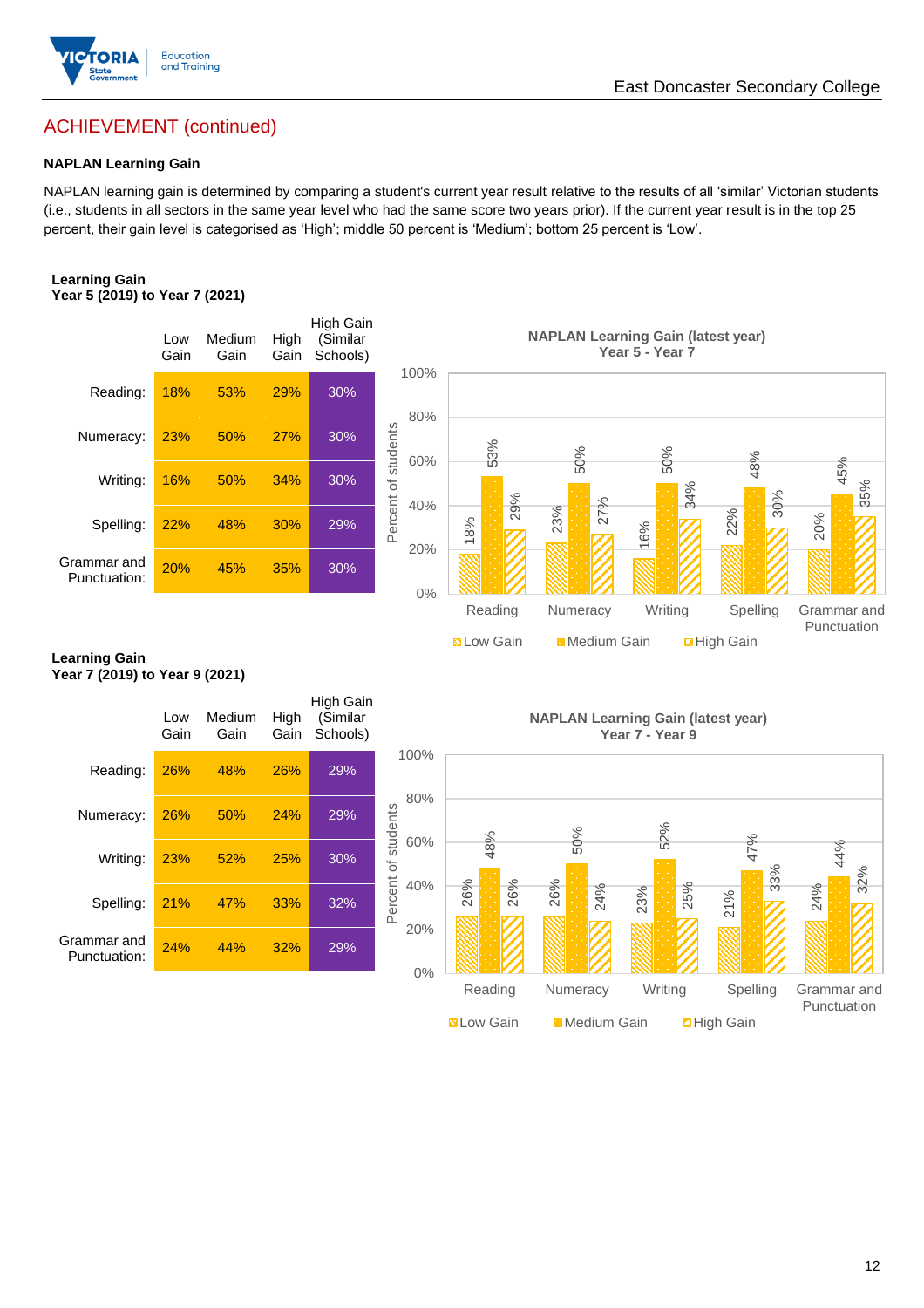

## ACHIEVEMENT (continued)

#### **Victorian Certificate of Education (VCE)**

Mean study score from all VCE subjects undertaken by students at this school. This includes all Unit 3 and 4 studies (including those completed in Year 11) and any VCE VET studies awarded a study score.

The maximum student study score is 50 and the state-wide mean (including government and non-government schools) is set at 30.



\* *Due to COVID-19, there may be some under-reporting of VET completed competencies from schools due to students still completing outstanding 2021 VET units in 2022.*

## ENGAGEMENT

*Key: 'Similar Schools' are a group of Victorian government schools that are like this school, taking into account the school's socioeconomic background of students, the number of non-English speaking students and the size and location of the school.*

#### **Average Number of Student Absence Days**

Absence from school can impact on students' learning. Common reasons for non-attendance include illness and extended family holidays. Absence and attendance data in 2020 and 2021 may have been influenced by local COVID-19.



Average number of absence days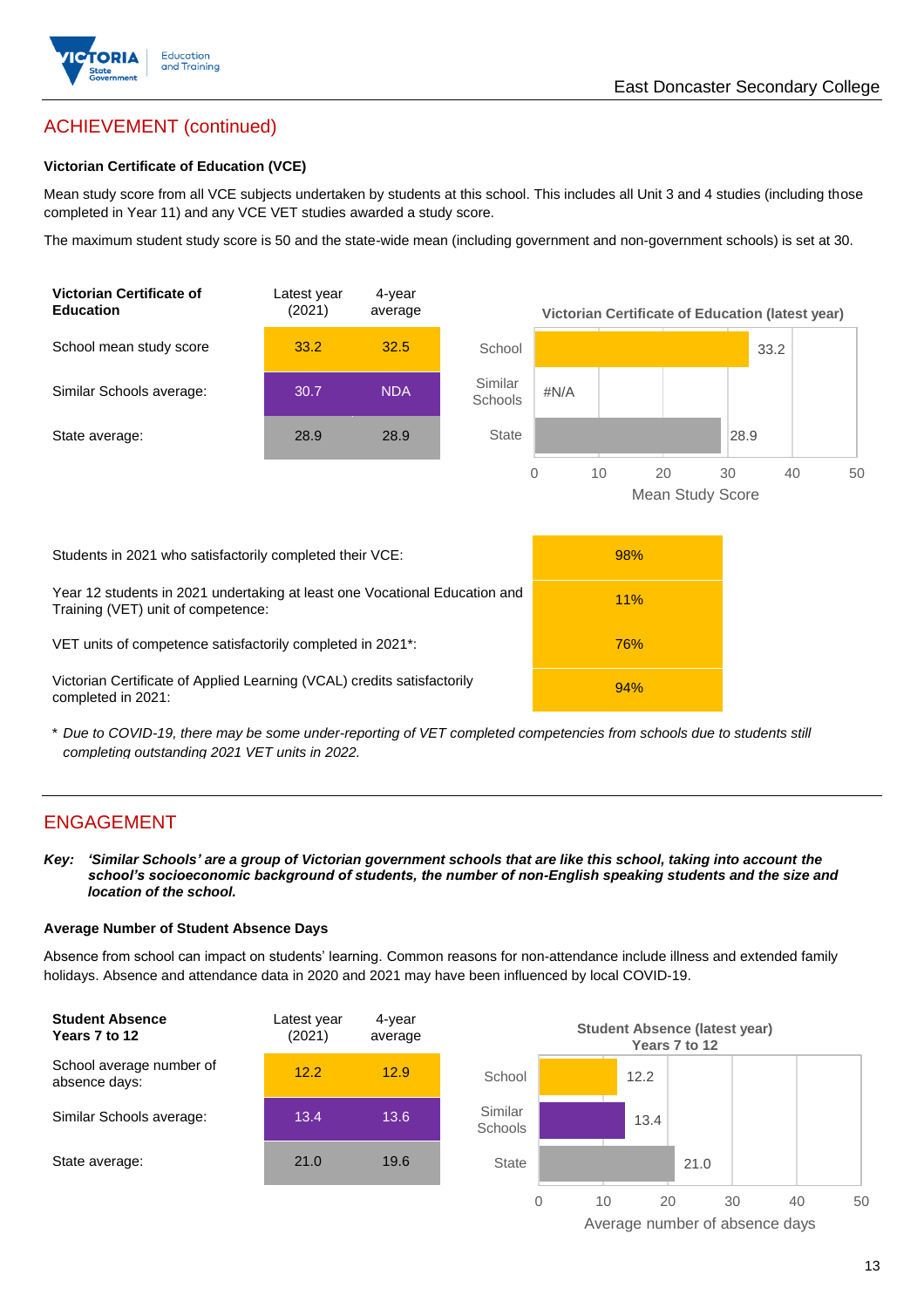

## ENGAGEMENT (continued)

#### **Attendance Rate (latest year)**

|                                             | Year 7 | Year 8 | Year 9 | Year 10 | Year 11 | Year 12 |
|---------------------------------------------|--------|--------|--------|---------|---------|---------|
| Attendance Rate by year level<br>$(2021)$ : | 94%    | 94%    | 92%    | 92%     | 96%     | 96%     |

#### **Student Retention**

Percentage of Year 7 students who remain at the school through to Year 10.



#### **Students exiting to further studies or full-time employment**

Percentage of students from Years 10 to 12 going on to further studies or full-time employment.

Note: This measure refers to data from the year when students exited the school. Data excludes destinations recorded as 'Unknown'.



Percent of students with positive destinations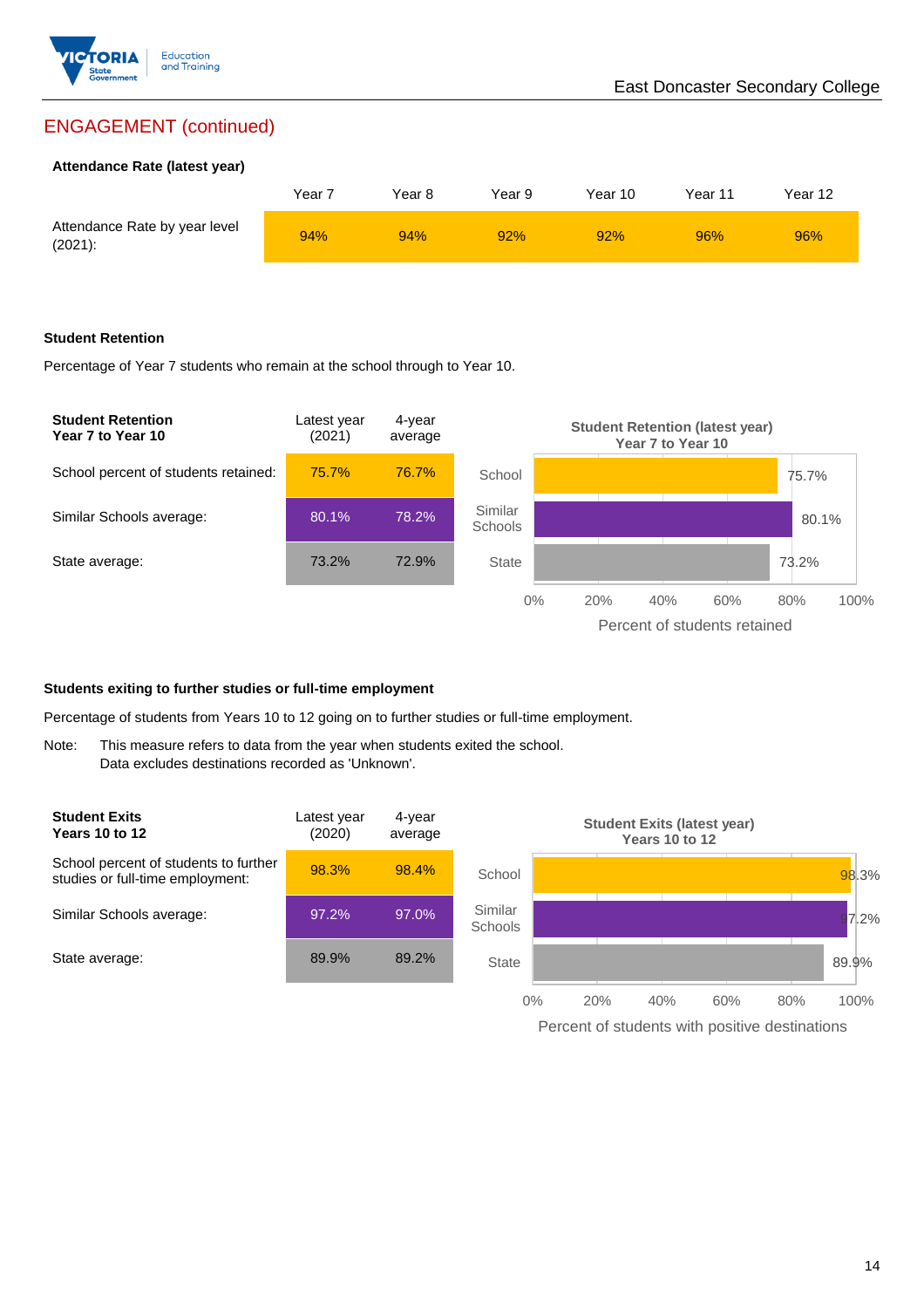

## **WELLBEING**

*Key: 'Similar Schools' are a group of Victorian government schools that are like this school, taking into account the school's socioeconomic background of students, the number of non-English speaking students and the size and location of the school.*

#### **Student Attitudes to School – Sense of Connectedness**

The percent endorsement on Sense of Connectedness factor, as reported in the Attitudes to School Survey completed annually by Victorian government school students, indicates the percent of positive responses (agree or strongly agree).



*Due to lower participation rates, differences in the timing of the survey/length of survey period and the general impact of Covid19 across 2020 and 2021, data are often not comparable with previous years or within similar school groups. Care should be taken when interpreting these results.*



#### **Student Attitudes to School – Management of Bullying**

The percent endorsement on Management of Bullying factor, as reported in the Attitudes to School Survey completed annually by Victorian government school students, indicates the percent of positive responses (agree or strongly agree).

| <b>Management of Bullying</b><br>Years 7 to 12 | Latest year<br>(2021) | 4-year<br>average |  |
|------------------------------------------------|-----------------------|-------------------|--|
| School percent endorsement:                    | 56.0%                 | 54.5%             |  |
| Similar Schools average:                       | 56.1%                 | 59.8%             |  |
| State average:                                 | 53.3%                 | 56.8%             |  |

*Due to lower participation rates, differences in the timing of the survey/length of survey period and the general impact of Covid19 across 2020 and 2021, data are often not comparable with previous years or within similar school groups. Care should be taken when interpreting these results.*

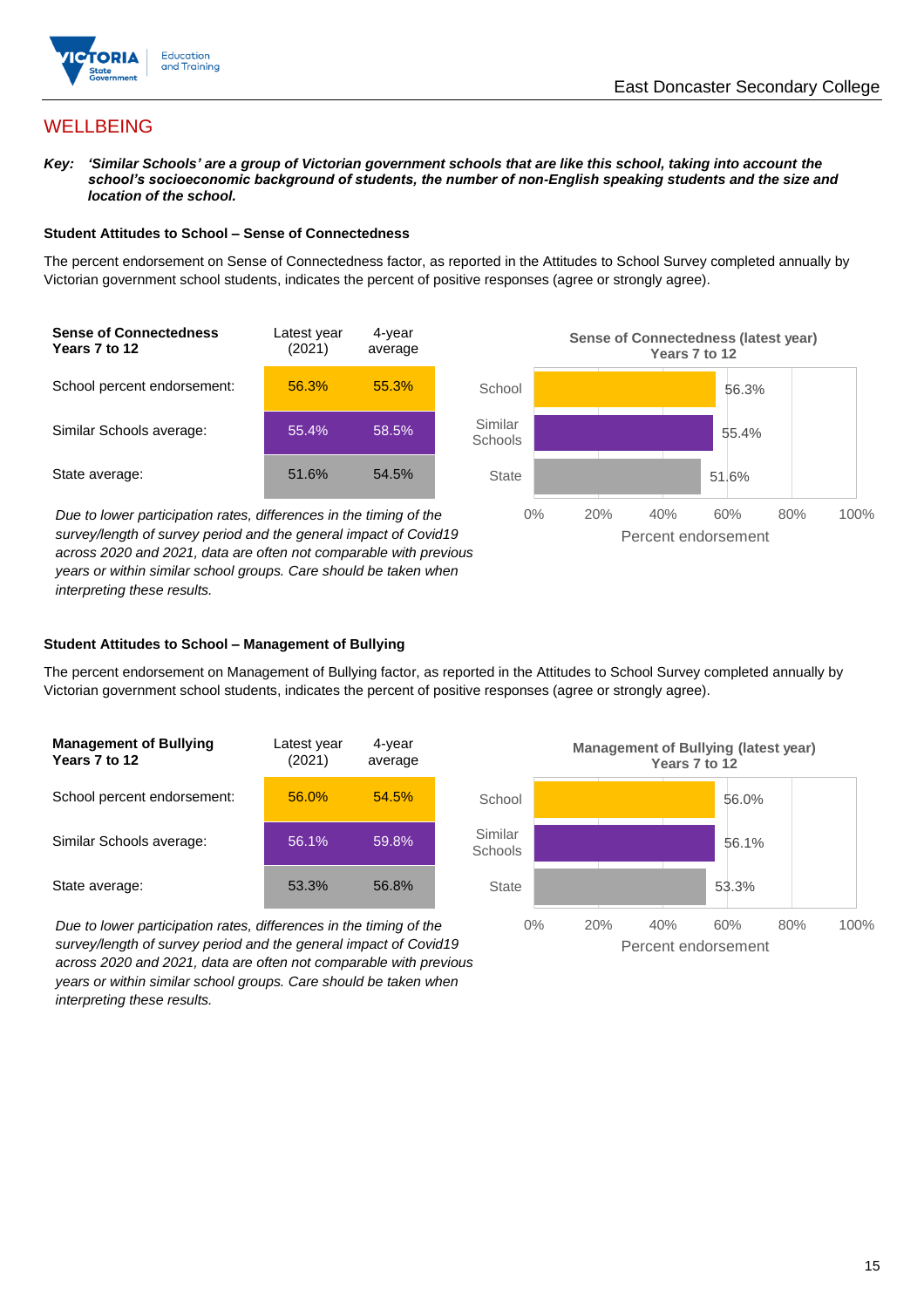



## **Financial Performance and Position**

FINANCIAL PERFORMANCE - OPERATING STATEMENT SUMMARY FOR THE YEAR ENDING 31 DECEMBER, 2021

| <b>Revenue</b>                  | <b>Actual</b> |
|---------------------------------|---------------|
| <b>Student Resource Package</b> | \$15,672,649  |
| Government Provided DET Grants  | \$1,661,695   |
| Government Grants Commonwealth  | \$12,042      |
| Government Grants State         | \$18,750      |
| Revenue Other                   | \$103,150     |
| <b>Locally Raised Funds</b>     | \$1,685,700   |
| <b>Capital Grants</b>           | \$0           |
| <b>Total Operating Revenue</b>  | \$19,153,986  |

| Equity $1$                                          | <b>Actual</b> |
|-----------------------------------------------------|---------------|
| Equity (Social Disadvantage)                        | \$80,910      |
| Equity (Catch Up)                                   | \$21,727      |
| <b>Transition Funding</b>                           | \$0           |
| Equity (Social Disadvantage - Extraordinary Growth) | \$0           |
| <b>Equity Total</b>                                 | \$102,637     |

| <b>Expenditure</b>                    | <b>Actual</b> |
|---------------------------------------|---------------|
| Student Resource Package <sup>2</sup> | \$16,511,425  |
| Adjustments                           | \$0           |
| <b>Books &amp; Publications</b>       | \$16,456      |
| Camps/Excursions/Activities           | \$334,976     |
| <b>Communication Costs</b>            | \$47,409      |
| Consumables                           | \$376,902     |
| Miscellaneous Expense <sup>3</sup>    | \$1,059,014   |
| <b>Professional Development</b>       | \$94,916      |
| Equipment/Maintenance/Hire            | \$237,117     |
| <b>Property Services</b>              | \$304,320     |
| Salaries & Allowances <sup>4</sup>    | \$416,022     |
| <b>Support Services</b>               | \$391,772     |
| Trading & Fundraising                 | \$18,245      |
| Motor Vehicle Expenses                | \$0           |
| <b>Travel &amp; Subsistence</b>       | \$390         |
| <b>Utilities</b>                      | \$122,621     |
| <b>Total Operating Expenditure</b>    | \$19,931,585  |
| <b>Net Operating Surplus/-Deficit</b> | (\$777,599)   |
| <b>Asset Acquisitions</b>             | \$11,836      |

(1) The equity funding reported above is a subset of the overall revenue reported by the school.

(2) Student Resource Package Expenditure figures are as of 10 Mar 2022 and are subject to change during the reconciliation process.

(3) Miscellaneous Expenses include bank charges, administration expenses, insurance and taxation charges.

(4) Salaries and Allowances refers to school-level payroll.